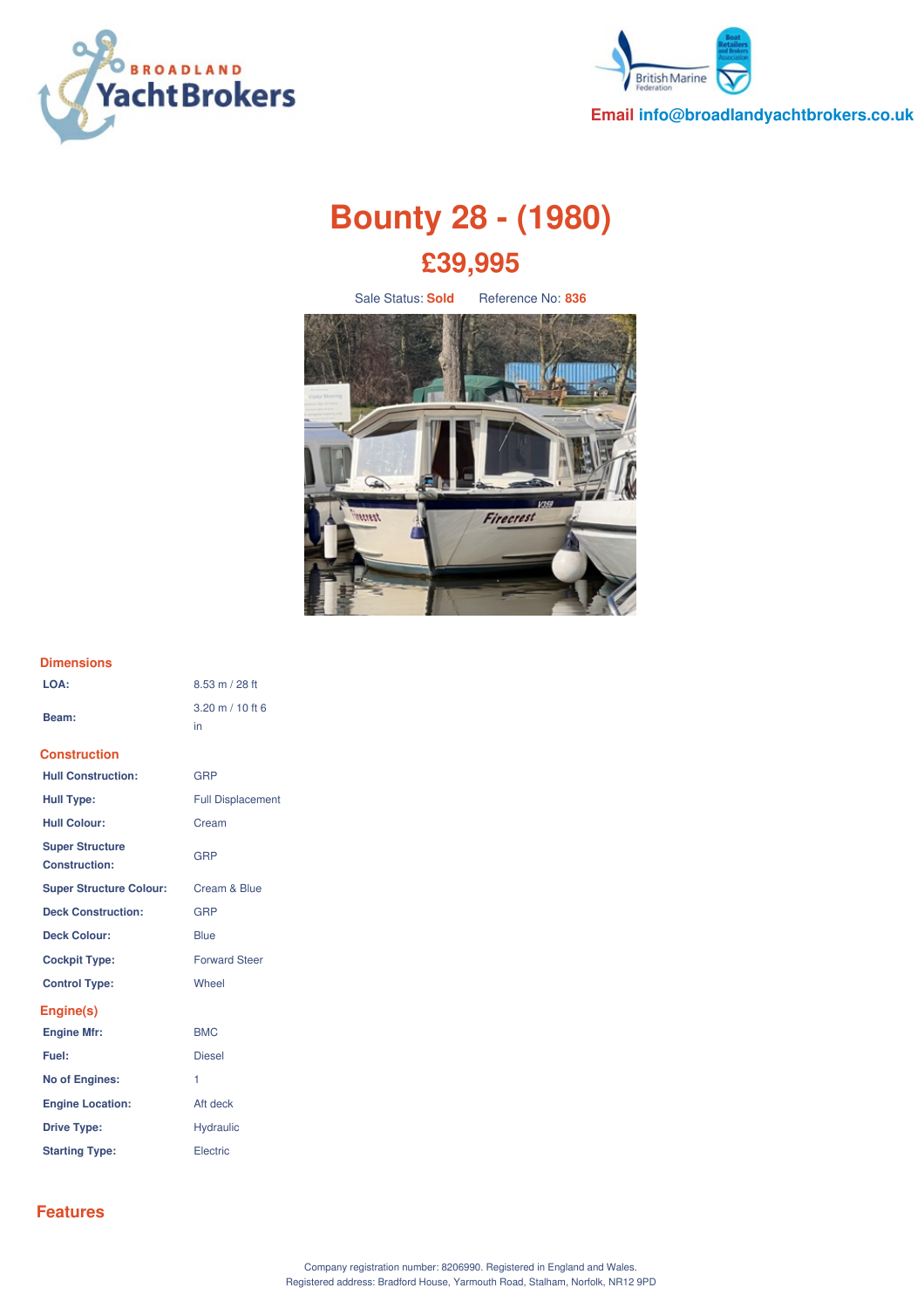



**Email info@broadlandyachtbrokers.co.uk**

## **Navigation Equipment**

Navigation Lights Speed Instrument - Rev Counter

#### **Electrical Equipment**

Battery - x 3 Inverter - 900w Bilge Pump - Automatic Water Heater - Calorifier (2013) Hot Cold Water System Heating - Webasto (2015) Holding Tank - 2013

#### **General Equipment**

Anchor - Mudweight Anchor Winch Covers

#### **Galley**

Oven Fridge - Waeco (2016) Sink Drainer

#### **Accommodation**

Cabins - 2 Berths - 4 Toilet - Electric Head (2015) Shower

## **Accommodation Layout Description**

Double aft cabin with storage. Convertible double berth to open plan saloon. Separate heads compartment with manual head, wash basin and shower.